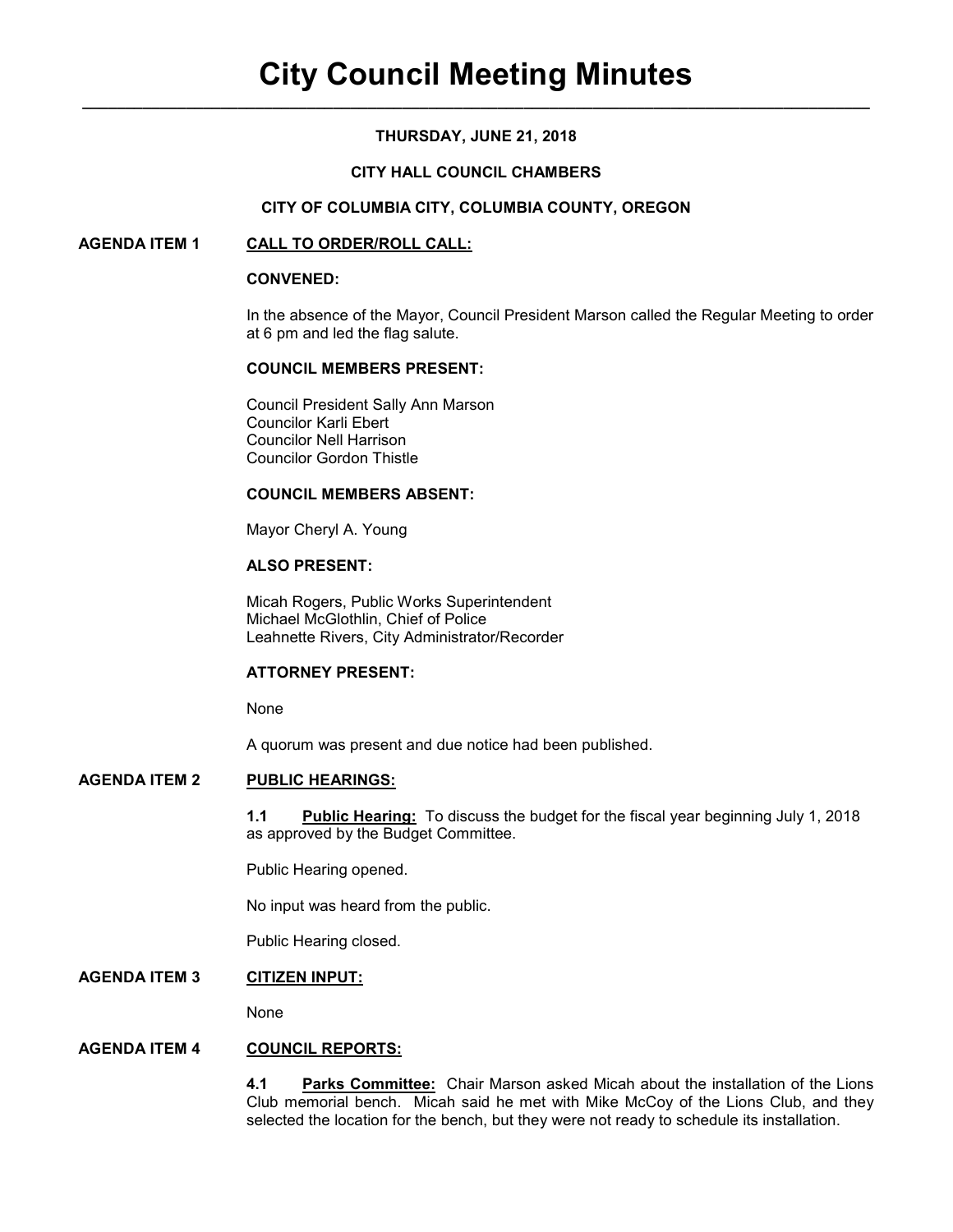**4.2 Water and Sewer Committee:** Micah said the pumping rate for the well has started to taper down, which is a couple of weeks ahead of the normal schedule.

- **4.3 Street Committee:** No report.
- **4.4 Audit Committee:** No report.

**4.5 Hazard Mitigation Planning Group:** Member Ebert said the Hazard Mitigation Planning Group will meet on June 25.

**4.6 Other Reports:** None.

#### **AGENDA ITEM 5 CONSENT AGENDA:**

- **5.1 Minutes of the Regular City Council Meeting on May 17, 2018.**
- **5.2 Bills paid with check numbers 31019 through 31108 during the month of May 2018.**
- **5.3 Financial report for the month ending May 31, 2018.**
- **5.4 Activities report from the City Administrator.**

**5.5 Ratify submission of a Request for Technical Assistance to DLCD under the Oregon Housing Planning Project.**

MOVED (EBERT), SECONDED (HARRISON) AND CARRIED UNANIMOUSLY BY ROLL CALL VOTE TO APPROVE THE CONSENT AGENDA.

#### **AGENDA ITEM 6 UNFINISHED BUSINESS:**

None.

#### **AGENDA ITEM 7 NEW BUSINESS:**

**7.1 Intergovernmental Agreement for Columbia County Community Corrections Work Crew: Amendment number four to intergovernmental agreement between Columbia County, Oregon and City of Columbia City, Oregon.** 

Leahnette said this amendment will extend the agreement for another two years.

MOVED (HARRISON), SECONDED (EBERT) AND CARRIED UNANIMOUSLY TO AUTHORIZE SIGNATURE TO THE AGREEMENT.

**7.2 Council Bill No. 18-851; Resolution No. 18-1216-R: A Resolution adopting a credit card policy for the City of Columbia City, Oregon; rescinding Resolution No. 05-853-R.** 

MOVED (THISTLE), SECONDED (HARRISON) AND CARRIED UNANIMOUSLY TO ADOPT COUNCIL BILL NO. 18-851.

#### **7.3 Council Bill No. 18-852; Resolution No. 18-1217-R: A Resolution of the City of Columbia City authorizing designation of the South Columbia County Enterprise Zone; rescinding Resolution No. 18-1214-R.**

Leahnette said County Counsel has recommended the re-established enterprise zone be expanded to include hotels, motels and destination resorts as outlined in this Resolution, which will replace the one adopted by the City Council a few weeks ago.

MOVED (EBERT), SECONDED (HARRISON) AND CARRIED UNANIMOUSLY TO ADOPT COUNCIL BILL NO. 18-852.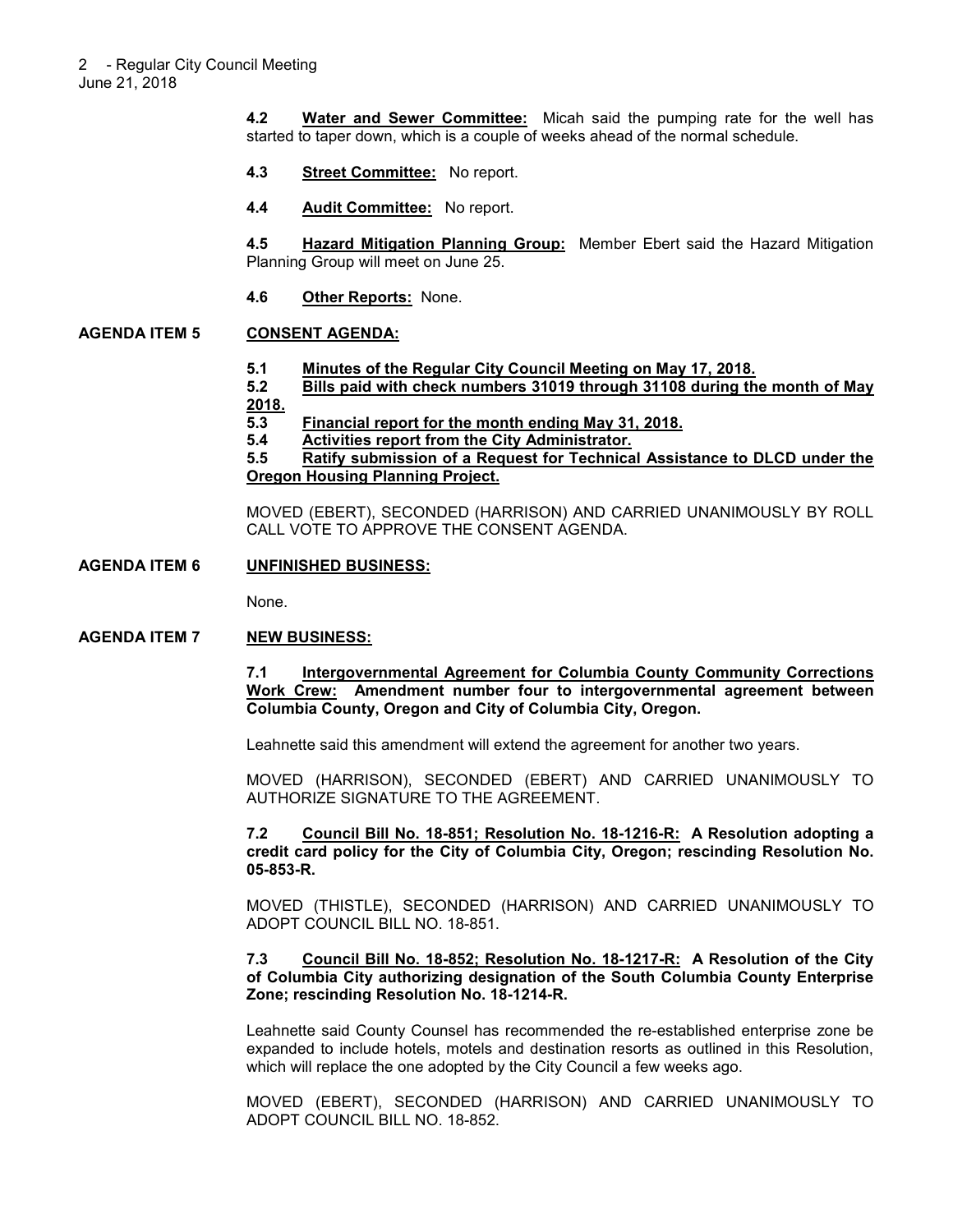**7.4 Council Bill No. 18-853; Resolution No. 18-1218-R: A Resolution of the City of Columbia City authorizing extended enterprise zone benefits for a fourth and fifth year to Aero Investment Strategies LLC (d/b/a Composites Universal Group) located in the South Columbia County Enterprise Zone.** 

MOVED (HARRISON), SECONDED (THISTLE) AND CARRIED UNANIMOUSLY TO ADOPT COUNCIL BILL NO. 18-853.

**7.5 Council Bill No. 18-854; Resolution No. 18-1219-R: A Resolution authorizing a transfer of appropriations within the General Fund during the fiscal year beginning July 1, 2017.** 

MOVED (EBERT), SECONDED (THISTLE) AND CARRIED UNANIMOUSLY TO ADOPT COUNCIL BILL NO. 18-854.

**7.6 Council Bill No. 18-855; Resolution No. 18-1220-R: A Resolution adopting a job description for the City of Columbia City, Oregon.** 

MOVED (HARRISON), SECONDED (THISTLE) AND CARRIED UNANIMOUSLY TO ADOPT COUNCIL BILL NO. 18-855.

#### **7.7 Council Bill No. 18-856; Resolution No. 18-1221-R: A Resolution authorizing application under the Special City Allotment Program.**

Leahnette explained that this application replaces the existing one to reduce the scope of the project from Sixth Street between H and K Streets to Sixth Street between J and K Streets and add two feet of additional pavement on each side of the street.

MOVED (THISTLE), SECONDED (EBERT) AND CARRIED UNANIMOUSLY TO ADOPT COUNCIL BILL NO. 18-856.

**7.8 Council Bill No. 18-857; Resolution No. 18-1222-R: A Resolution adopting the budget, making appropriations, imposing taxes, and categorizing taxes for the 2018-19 fiscal year.** 

MOVED (THISTLE), SECONDED (EBERT) AND CARRIED UNANIMOUSLY TO ADOPT COUNCIL BILL NO. 18-857.

#### **7.9 Promotion Recommendation: Recommendation from the Public Works Superintendent to fill Utility Forman position.**

The Council reviewed a memo dated June 15, 2018, from Micah Rogers, Public Works Superintendent, to promote Andrew Nollette to Public Works Foreman effective July 1, 2018.

MOVED (EBERT), SECONDED (THISTLE) AND CARRIED UNANIMOUSLY TO PROMOTE ANDREW NOLLETTE TO THE POSITION OF PUBLIC WORKS FOREMAN EFFECTIVE JULY 1, 2018.

**7.10 Small City Allotment Agreement: 2018 Small City Allotment Agreement between the State of Oregon and the City of Columbia City regarding the paving of Sixth Street.** 

MOVED (THISTLE), SECONDED (HARRISON) AND CARRIED UNANIMOUSLY TO AUTHORIZE SIGNATURE TO THE SMALL CITY ALLOTMENT AGREEMENT.

**7.11 Request to Abate Noxious Weeds: Request from the City Administrator for authorization to abate noxious weeds on properties located at 100 K Street and 3320 Fifth Street after June 23, 2018.**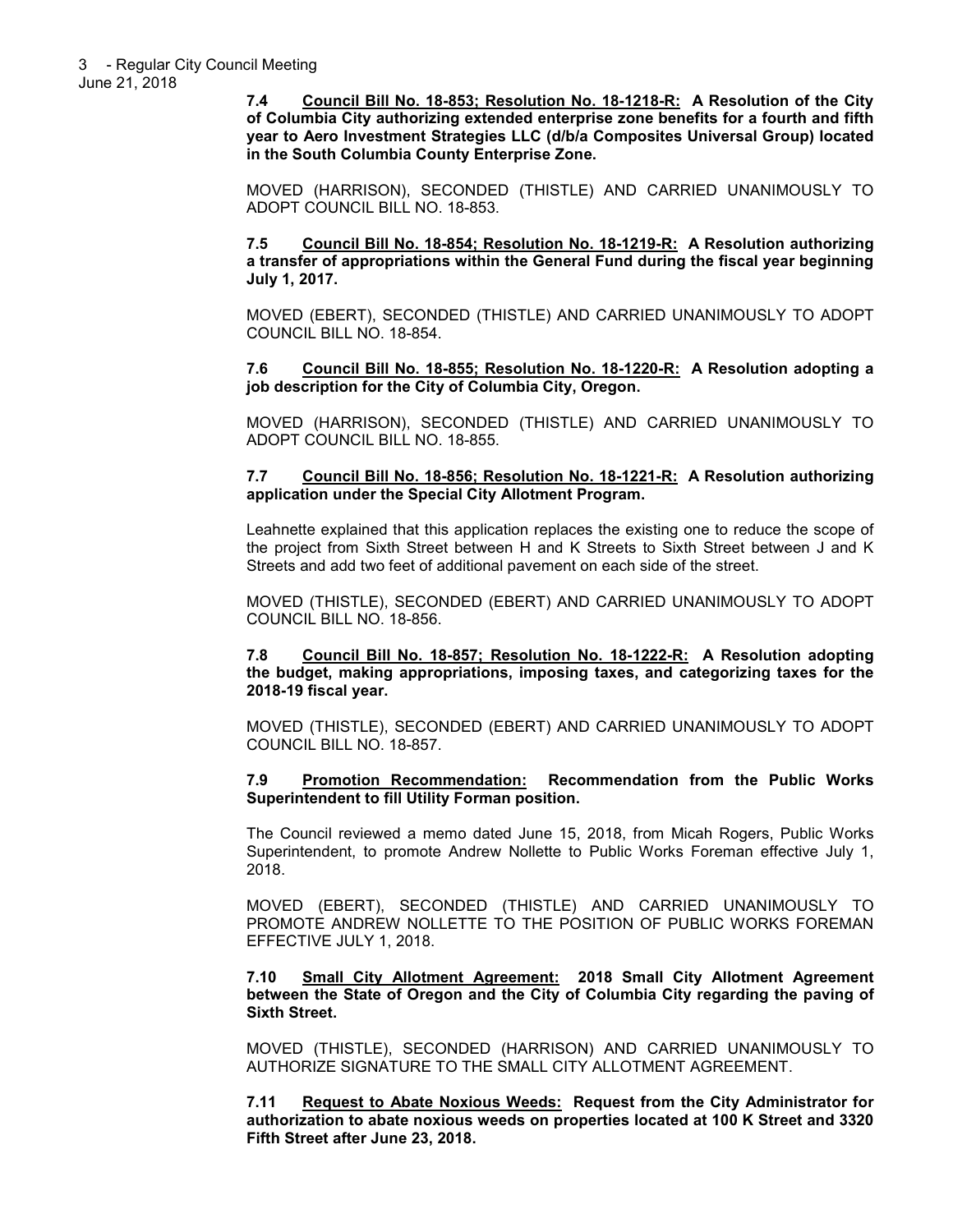MOVED (HARRISON), SECONDED (EBERT) AND CARRIED UNANIMOUSLY TO AUTHORIZE THE ABATEMENT OF WEEDS ON PROPERTIES LOCATED AT 100 K STREET AND 3320 FIFTH STREET, COLUMBIA CITY, AFTER JUNE 23, 2018.

#### **7.12 Outside water and/or sewer services: Council consideration of the provision of water and/or sewer utility service to properties located outside of the City limits, but within the Urban Growth Boundary (UGB).**

Council reviewed a memo dated June 18, 2018, from Leahnette Rivers, City Administrator, regarding a request for water and sewer service for property located outside of the City limits and within the Urban Growth Boundary. Council discussed the request at length with staff.

Leahnette said the City Engineer has confirmed that the City currently has adequate water capacity to serve the existing users and all of the undeveloped commercial and residential property within the City and the UGB. She said the Port's undeveloped industrial property is served by the City of St. Helens water service.

Leahnette said the subject property is served by the K Street lift station, and the City Engineer is calculating the expected capacity of the system once the K Street Pump Station Improvement project is complete to confirm whether or not the lift station will have adequate system capacity to serve all of the residential properties within the City and the UGB that are, or will be, served by that lift station. She said they believe it will have the necessary capacity, but they are finalizing their numbers. She said the Port's vacant industrial property would be served by the Pixie Park and RCE pump stations, rather than the K Street pump station.

Leahnette said her research has shown that other cities frequently offer water service to properties within the UGB area, but do not offer sewer service. She said she has not been able to nail down the reason why cities typically extend water service, but do not extend sewer service.

Leahnette said she is still waiting for additional information from the City Engineer about whether or not the property could be served by gravity flow without the addition of a pump station. She spoke in opposition of the City maintaining any pump stations for the sole benefit of servicing properties located outside of the City limits. Micah noted that individual property-owner maintained pumping systems would be okay.

Staff discussed the provision of water and sewer services to properties within the UGB at length with the Council. Leahnette will check with Oregon Association of Water Utilities to see what information they might have to offer.

No action was taken pending further information.

## **AGENDA ITEM 8 OTHER BUSINESS:**

None.

## **AGENDA ITEM 7 NEW BUSINESS (continued):**

**7.3 Executive Session: The Council will meet in Executive Session in accordance with ORS 192-660(2)(a) to consider the employment of a public employee.** 

The Council convened in Executive Session at 6:57 pm.

The Council reconvened in Open Session at 7:06 pm.